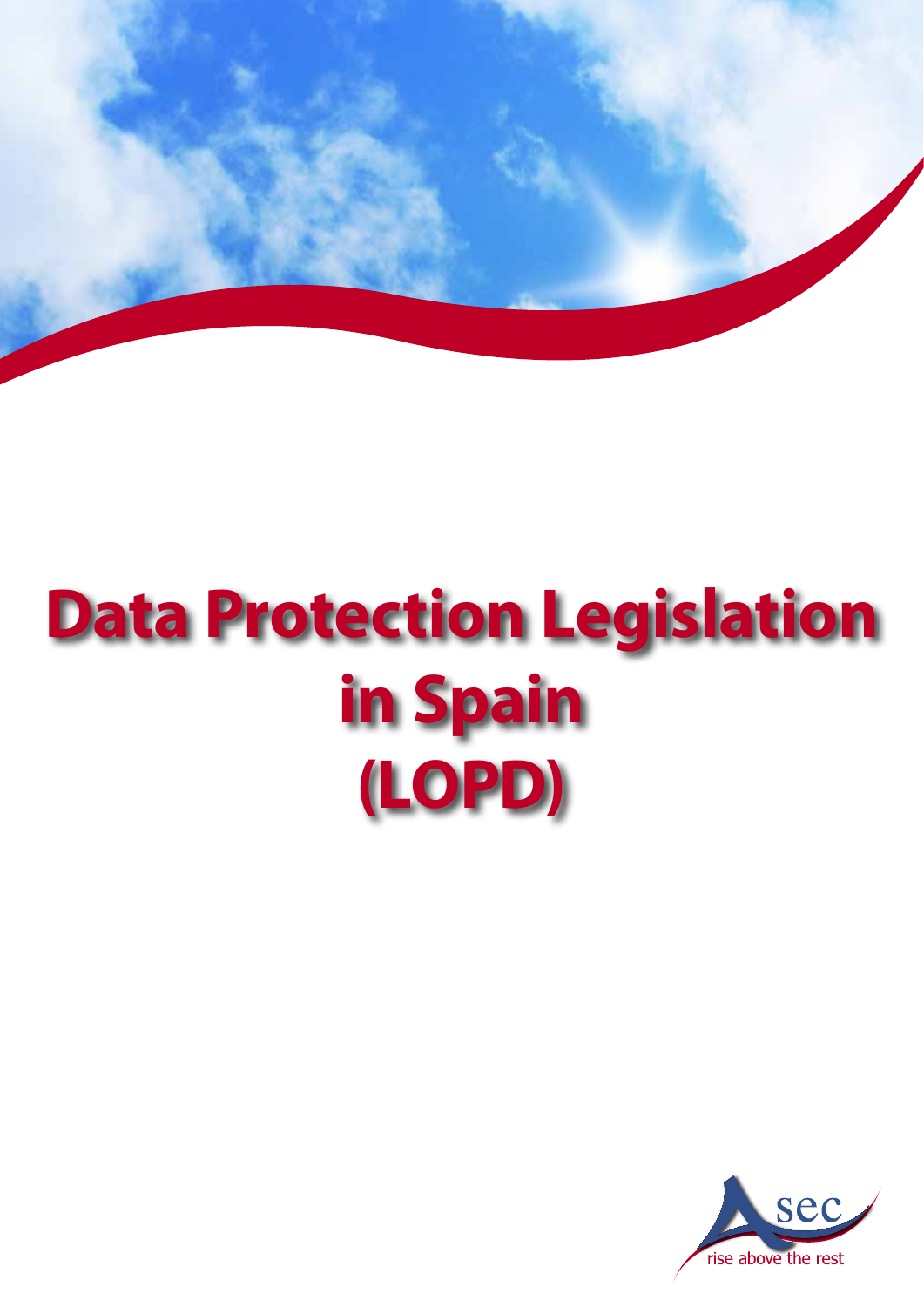#### **Who are we & what we offer**

ASEC GROUP is a firm of Accountants, Auditors, Tax Consultants & Payroll Advisors based in San Pedro de Alcántara (Marbella) where we have practiced for over three decades.

A dedicated team of bi-lingual professionals specialized in providing advice and assistance for foreign investors in all aspects of their financial and legal affairs in Spain, both business and personal. We are proud of our international professional associations which have led to the addition of substantial value to client's affairs.

We operate nationally through our two locations; head office is in Marbella, on Spain's southern sun showered coast, and we maintain a contact office in Madrid, for international businesses.

Our commitment with the other service areas we cover is one of continual adaptation to new market conditions and opportunities; talk to us in layman's terms about anything related to professional services in Spain for personal investments or business opportunities and we will come up with a solution. Our in-house teams can advise on;

- **• Account & Compliance Services**
- **• Global Tax Planning**
- **• Payroll & H.R**
- **• Business Consultancy**
- **• Financial Services**
- **• Audit & Assurance**
- **• Data Protection Consultancy**
- **• Audit of Prevention of Money Laundering**

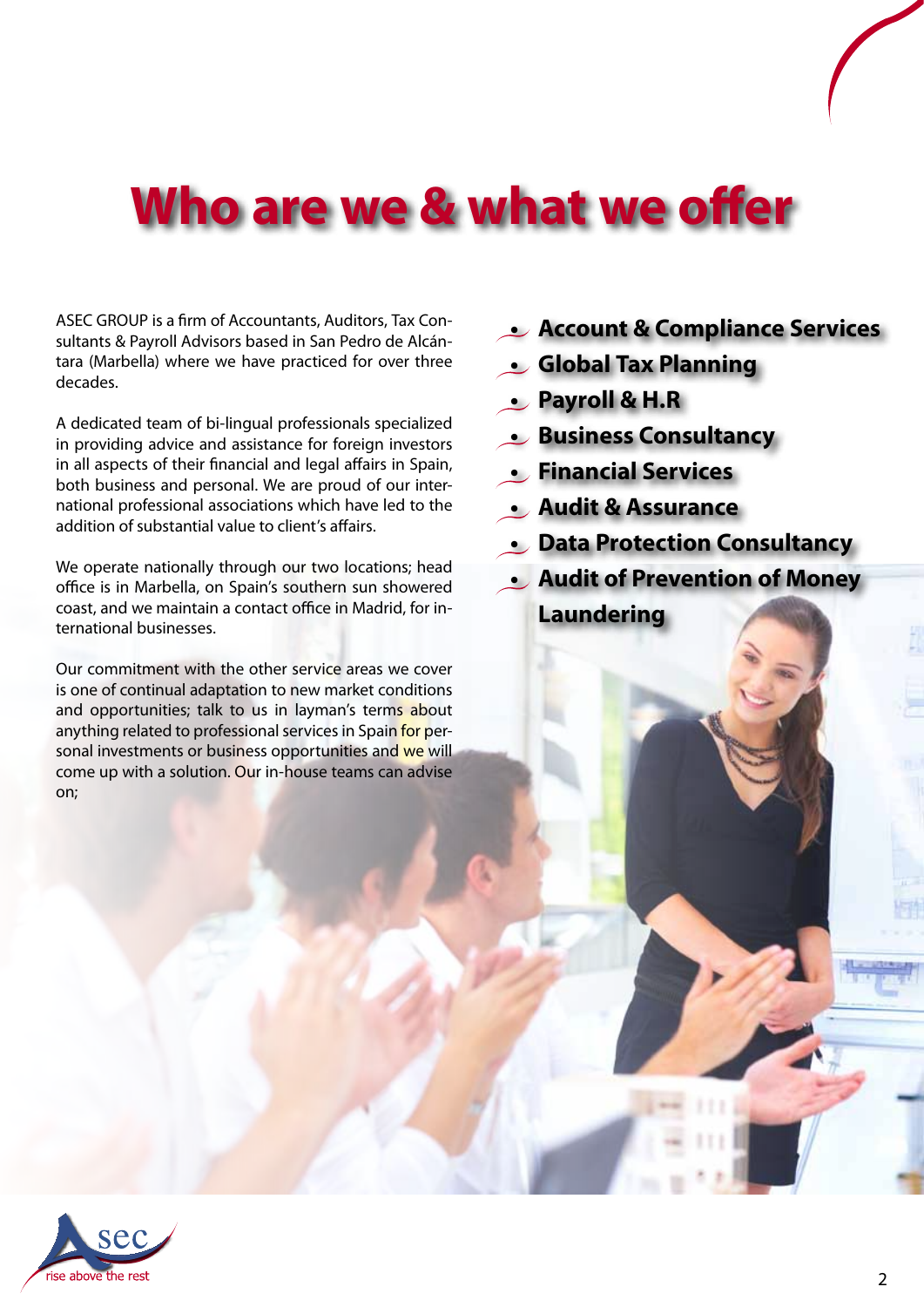## **What is the "LOPD"?**

The Spanish data protection legislation (commonly known as LOPD, Ley Orgánica de Protección de Datos de Carácter Personal de España) has been in force for some time, and is based on the European directive.

This legislation applies to companies and individuals who provide professional services of any nature, and covers everything from the initial setting up of the internal procedures designed to protect data of a sensitive (personal) nature, to the preparation of contracts and questionnaires for us on day to day matters; with the related IT security controls. If these measures are not implemented the Spanish Data protection Agency (DPA) can carry out inspections which could lead to substantial fines and penalties.

Our specialist team provides value added services in the design, implementation and registration of the required internal systems for entities that provide services covered by the legislation. In addition we provide ongoing external monitoring of these systems, and ensure that your organization is able to provide quality assured services in sensitive areas of activity.



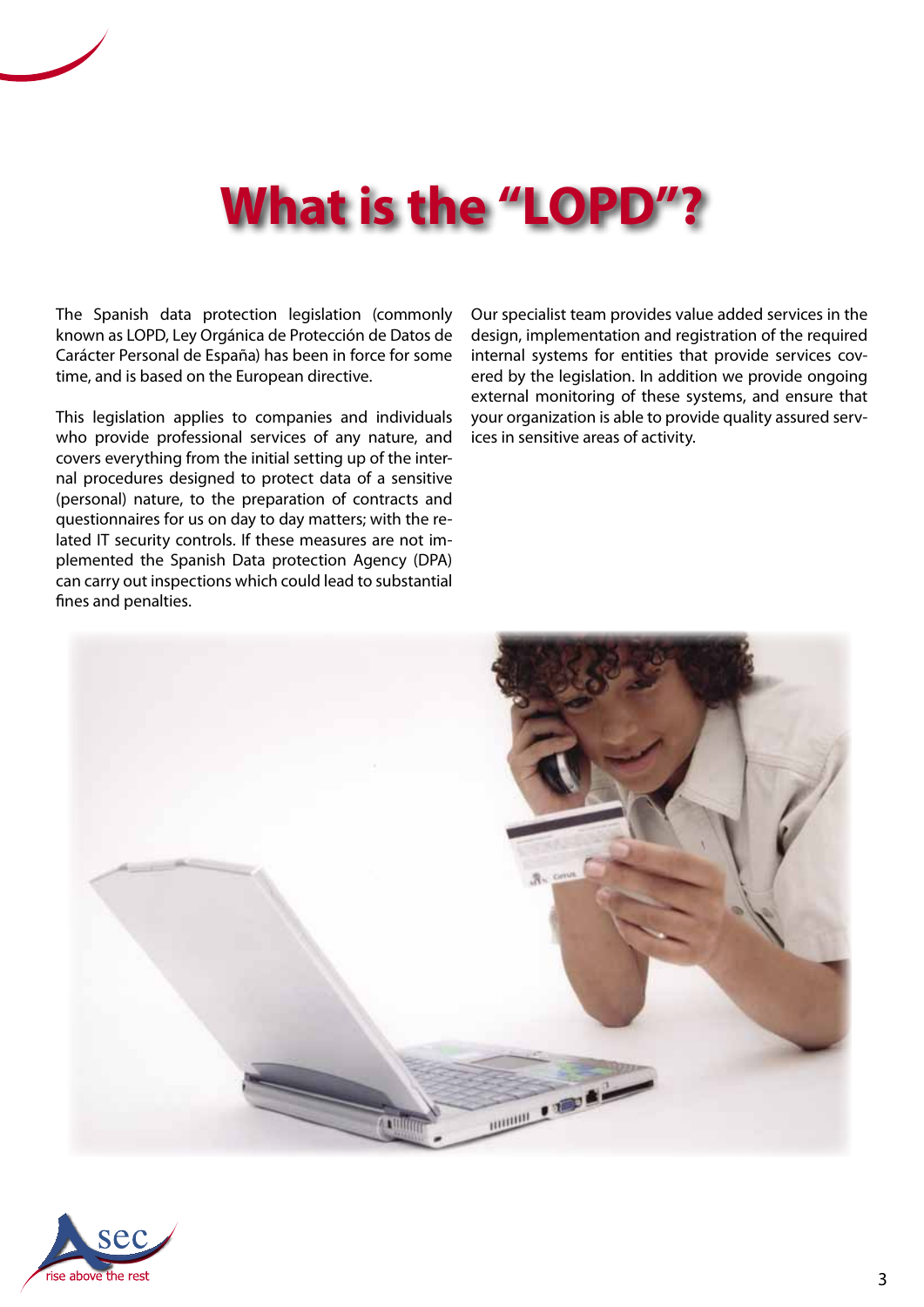

#### **External support services designed to implement compliant data protection systems**

- Analysis of the data files maintained by the client, and the level of protection required under the current legislation.
- Registration of the data files with the DPA.
- $\cdot$  Audit of the procedural systems kept by the client, which may affect compliance with DP requirements. This includes IT systems, networks internal and external servers, etc. This review will de documented and any required changes communicated.
- The preparation and submission of the mandatory internal security document (ISD).
- Drafting of internal contracts, forms, and other documentation required to ensure that DP is up to standards in its: collection, use and storage .





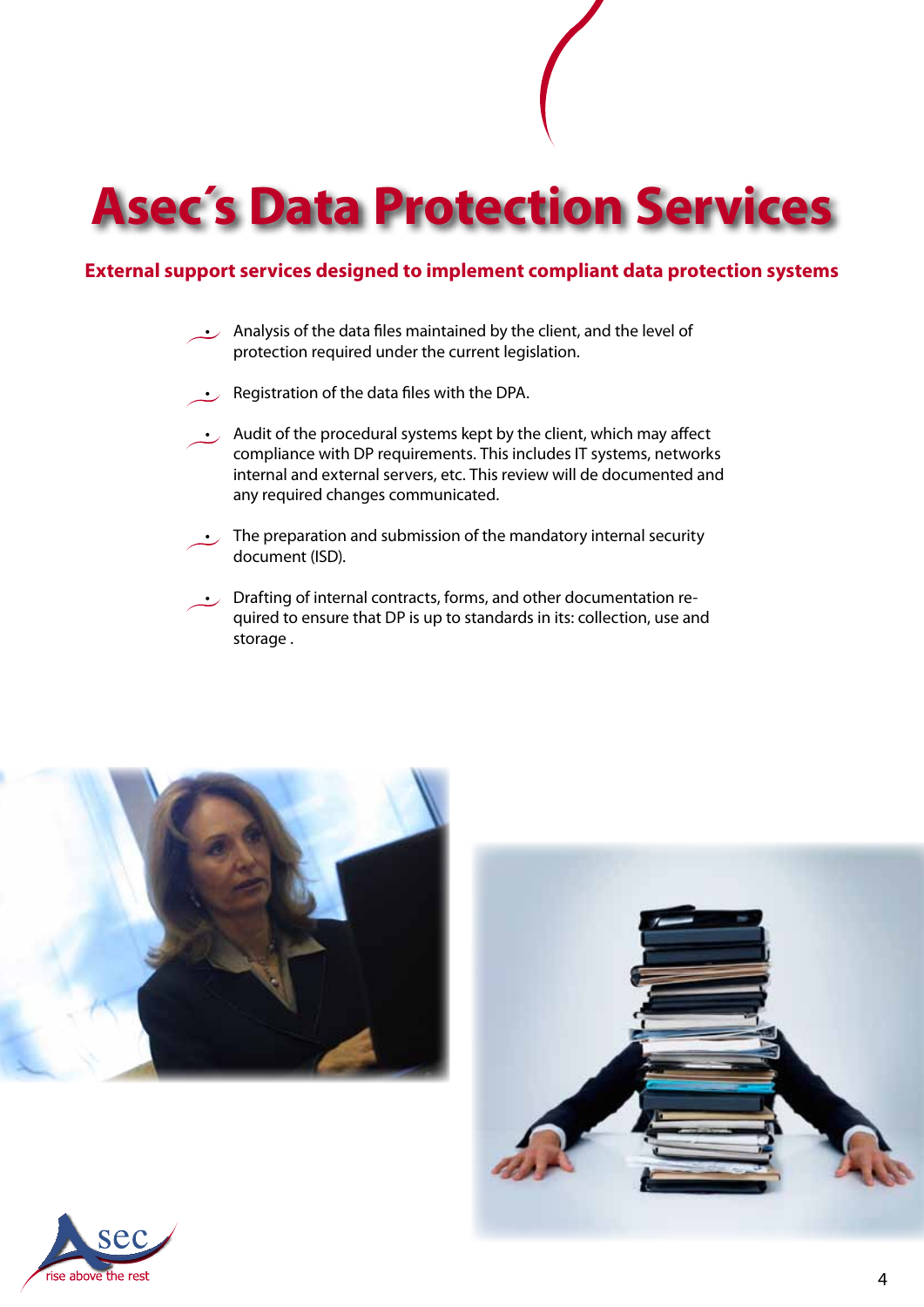## **Annual maintenance**

- $\cdot$  Review of internal controls to ensure that data access is continuously kept under strict review.
- $\cdot$  Regular update of the ISD.
- Drafting of contracts for the treatment and management of sensitive data by third parties as well as the audit of access to these, on a regular basis.
- $\cdot$  General advice with regard to access by interested parties to the stored data.
- Bi-annual external DP audits, if required.
- Introduction of new maintenance software and its registration with the DPA.